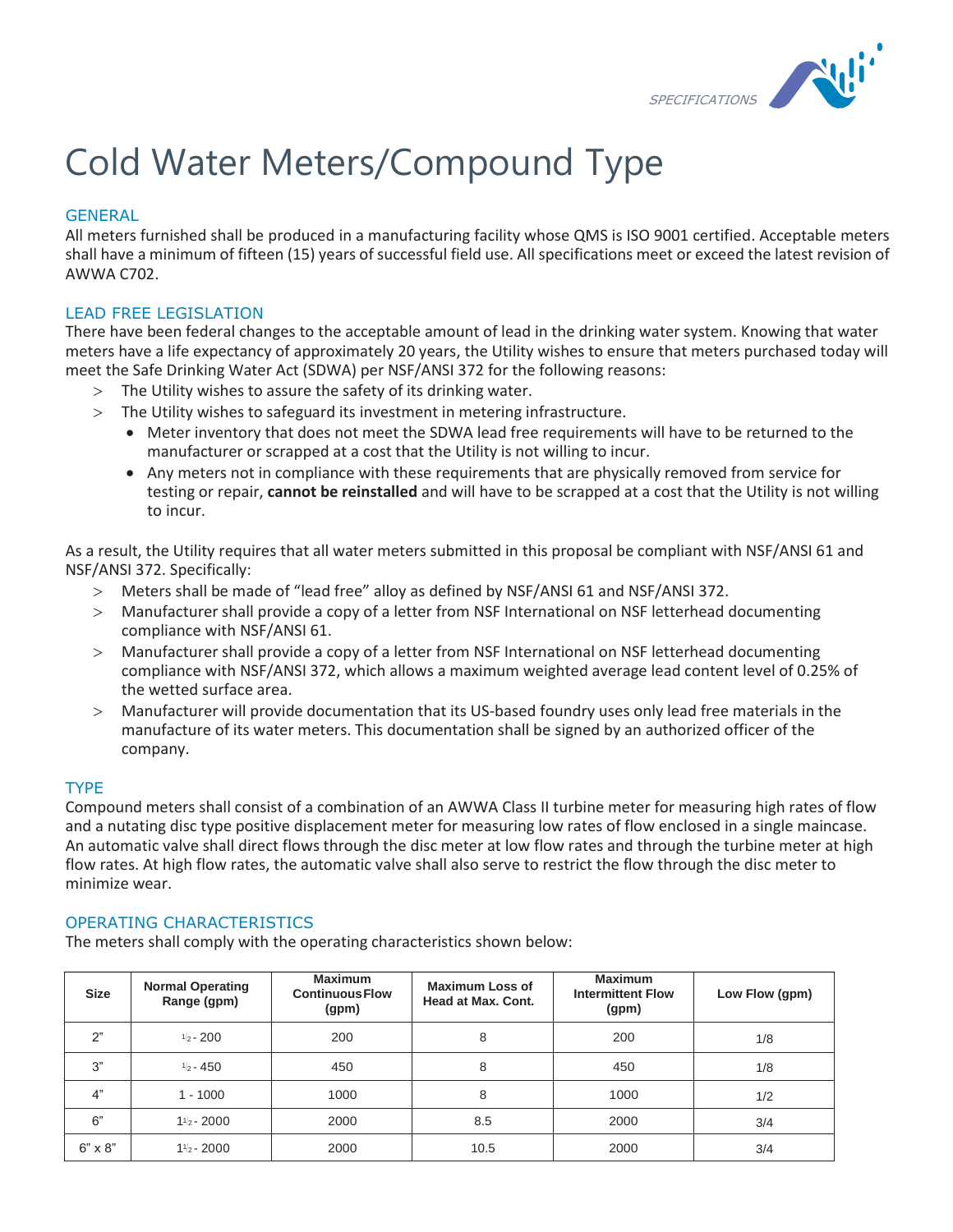

## **SIZE**

The size of meters shall be determined by the nominal size (in inches) of the opening in the inlet and outlet flanges. Overall lengths of the meters shall be as follows:

| <b>Size</b>    | <b>Laying Length</b> |  |  |
|----------------|----------------------|--|--|
| 2"             | $15\frac{1}{4}$      |  |  |
| 3"             | 17"                  |  |  |
| 4"             | 20"                  |  |  |
| 6"             | 24"                  |  |  |
| $6" \times 8"$ | 55 3/8"              |  |  |

#### CASE AND COVER

The maincase and cover shall be cast from an NSF/ANSI 61 and NSF/ANSI 372 certified lead free, high-copper alloy containing a minimum of 85% copper. The size, model, NSF certification and arrows indicating direction of flow shall be cast in raised characters on the maincase or cover. The covers all contain a stainless steel calibration vane for the purpose of calibrating the turbine measuring element while the meter is inline and under pressure. A test plug shall be located in the maincase or the cover for the purpose of field testing of the meter.

## EXTERNAL BOLTS

Casing bolts shall be made of AISI Type 316 stainless steel.

## **CONNECTIONS**

Maincases shall be flanged. The 2" meters shall be oval flanged and 3" through 6" sizes shall be round flanged per Table 4, AWWA C702.

#### **REGISTERS**

Separate magnetic-drive registers shall record the flow of the turbine and disc meters and their total will be the registration of the compound meter. The registers shall be permanently roll-sealed, straight reading indicating in cubic feet, gallons, or cubic metres. The registers shall be serviceable without interruption of the meter's operation. Registers shall be guaranteed for at least ten (10) years.

#### REGISTER BOX SEALING

Registers shall be affixed to the cover by means of a plastic tamperproof seal pin that must be destroyed in order to remove the register.

#### METER SERIAL NUMBER

The meter serial number shall be imprinted on the meter flange or cover as well as the register box covers.

#### MEASURING CHAMBERS

The turbine measuring chamber shall be a self-contained unit, attached to the cover for easy removal. The turbine shaft shall be tungsten carbide with tungsten carbide inserts and shall rotate in removable graphite bushings. Thrust bearings shall be tungsten carbide.

The nutating disc chamber shall be a self-contained unit mounted on the cover and easily removable from the cover. It shall conform to AWWA Standard C700 for the following sizes: 2" and 3"- 5 /8" disc; 4"- 3 /4" disc; 6"- 1" disc. The inlet to the disc chamber shall be a "single" opening of adequate size not to be susceptible to plugging and water restriction by water-borne debris.